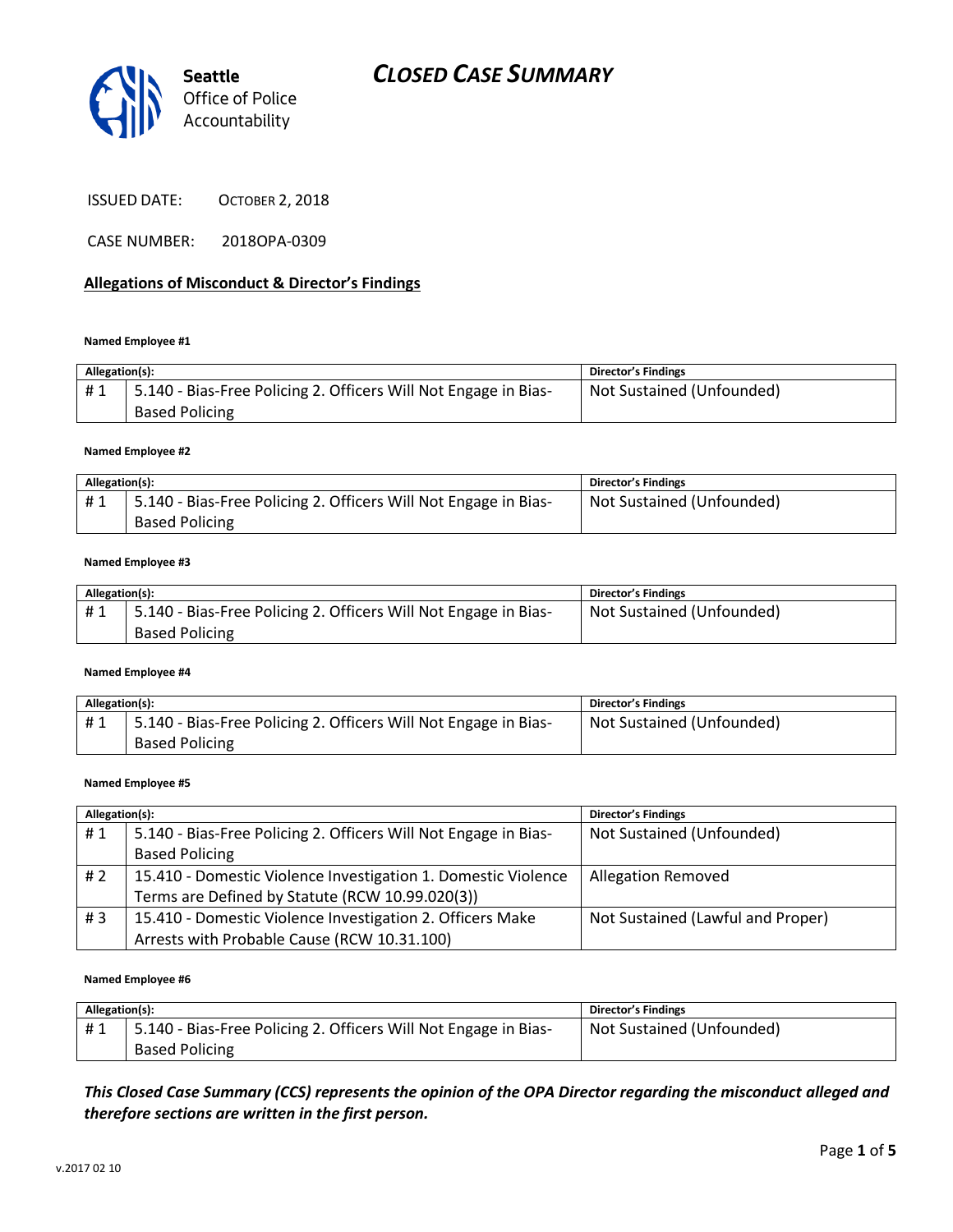OPA CASE NUMBER: 2018OPA-0309

#### **EXECUTIVE SUMMARY:**

**Seattle**

*Office of Police Accountability*

The Complainant alleged that the Named Employees engaged in biased policing. During intake, OPA added allegations against the supervisor, Named Employee #5, for the potential failure to make a mandatory domestic violence arrest.

#### **ADMINISTRATIVE NOTE:**

This case was designated as a partial Expedited Investigation. The biased policing allegations against all of the Named Employees received expedited review. With regard to these allegations, this means that OPA, with the OPA Auditor's review and approval, believed that it could reach and issue recommended findings based solely on its intake investigation and without interviewing those Named Employees. The allegations against Named Employee #5 concerning the domestic violence investigation were subject to a full investigation.

#### **ANALYSIS AND CONCLUSIONS:**

#### **Named Employee #1 - Allegations #1** *5.140 - Bias-Free Policing 2. Officers Will Not Engage in Bias-Based Policing*

SPD policy prohibits biased policing, which it defines as "the different treatment of any person by officers motivated by any characteristic of protected classes under state, federal, and local laws as well other discernible personal characteristics of an individual." (SPD Policy 5.140.) This includes different treatment based on the race of the subject. (*See id*.)

The Complainant, who is African-American, alleged that the Named Employees arrested him and not his stepfather, who is White, based on their races. The Complainant contended that, had he also been White, his stepfather would have been arrested, not him.

As discussed more fully below, I find that there was probable cause to arrest the Complaint for domestic violence (DV) assault. As the officers identified the Complainant as the primary aggressor and determined that the stepfather had not engaged in any DV offense, they reasonably exercised their discretion when they chose not to arrest the stepfather. As such, I find that there was a lawful basis to arrest the Complainant and that this did not violate any Department policy. Moreover, I find that none of the officers engaged in biased policing towards the Complainant in this case. I base this determination on the entirety of the record, including: the documentation that was generated by the officers; the statements by the Complainant, victims, witnesses, and the officers; the Department video; and the OPA interview of Named Employee #5 (NE#5).

For these reasons, I recommend that this allegation be Not Sustained – Unfounded as against all of the Named Employees.

Recommended Finding: **Not Sustained (Unfounded)**

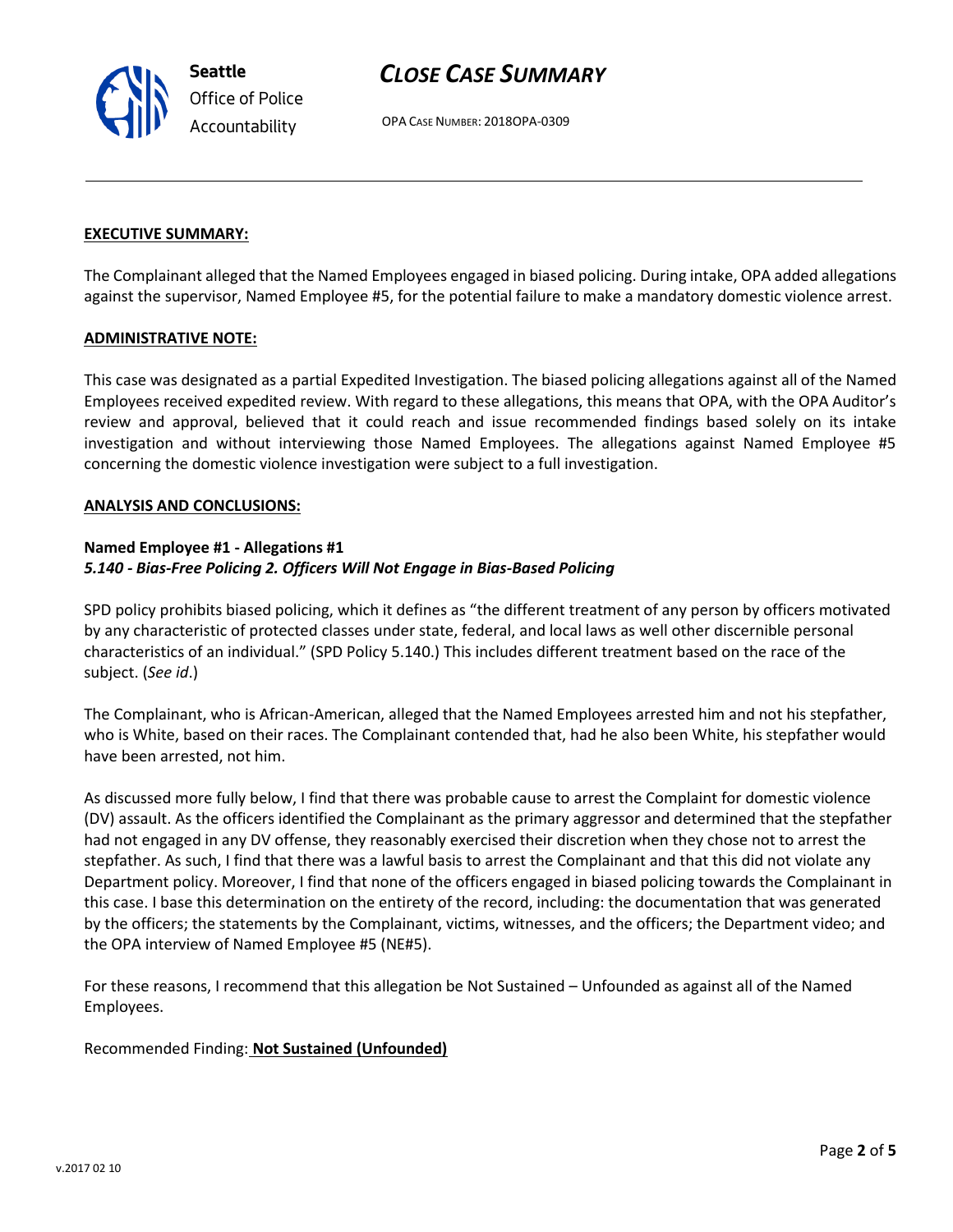

OPA CASE NUMBER: 2018OPA-0309

#### **Named Employee #2 - Allegations #1** *5.140 - Bias-Free Policing 2. Officers Will Not Engage in Bias-Based Policing*

For the same reasons as stated above (*see* Named Employee #1, Allegation #1), I recommend that this allegation be Not Sustained – Unfounded.

Recommended Finding: **Not Sustained (Unfounded)**

## **Named Employee #3 - Allegations #1** *5.140 - Bias-Free Policing 2. Officers Will Not Engage in Bias-Based Policing*

For the same reasons as stated above (*see* Named Employee #1, Allegation #1), I recommend that this allegation be Not Sustained – Unfounded.

Recommended Finding: **Not Sustained (Unfounded)**

## **Named Employee #4 - Allegations #1** *5.140 - Bias-Free Policing 2. Officers Will Not Engage in Bias-Based Policing*

For the same reasons as stated above (*see* Named Employee #1, Allegation #1), I recommend that this allegation be Not Sustained – Unfounded.

Recommended Finding**: Not Sustained (Unfounded)**

#### **Named Employee #5 – Allegation #1** *5.140 - Bias-Free Policing 2. Officers Will Not Engage in Bias-Based Policing*

For the same reasons as stated above (*see* Named Employee #1, Allegation #1), I recommend that this allegation be Not Sustained – Unfounded.

### Recommended Finding: **Not Sustained (Unfounded)**

### **Named Employee #5 – Allegation #2** *15.410 - Domestic Violence Investigation 1. Domestic Violence Terms are Defined by Statute (RCW 10.99.020(3))*

SPD Policy 15.410-POL-1 provides the definitions of DV terms. Under this policy, it is evident that this case fell within the scope of a domestic violence investigation. However, the policy does not actually set forth any directives for officers. Moreover, whether NE#5 failed to properly make a domestic violence arrest is discussed in the context of Allegation #3, below. As such, this allegation is duplicative and I recommend that this allegation be removed.

Recommended Finding: **Allegation Removed**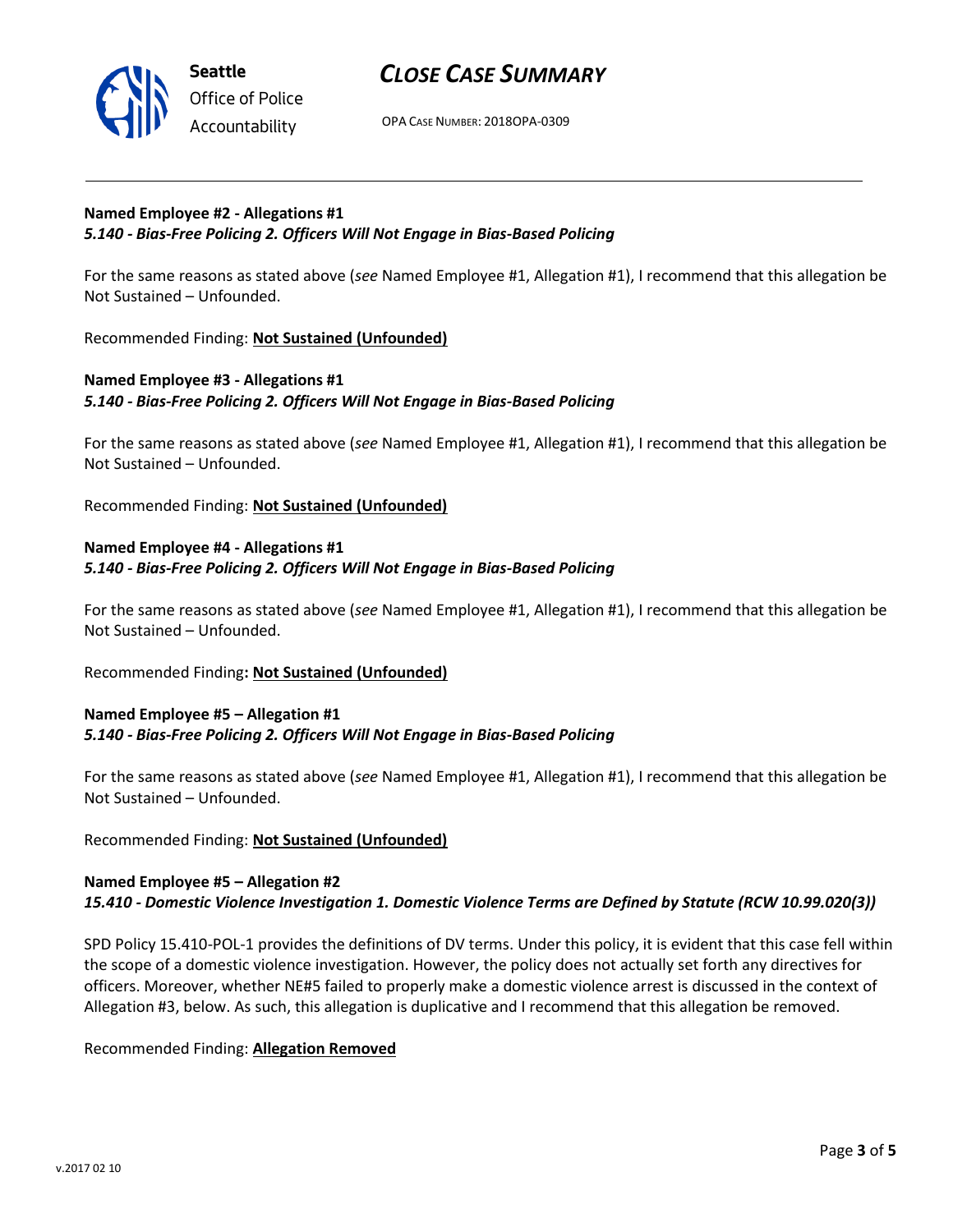

OPA CASE NUMBER: 2018OPA-0309

## **Named Employee #5 – Allegation #3**

## *15.410 - Domestic Violence Investigation 2. Officers Make Arrests with Probable Cause (RCW 10.31.100)*

The Complainant was involved in a DV incident. His stepfather and mother were the other individuals involved in the incident. The mother reported to the responding officers that she had rented a car and the Complainant had taken it without her permission. The mother asked the Complainant to return the vehicle multiple times, but he failed to do so. The stepfather and mother later located the vehicle and the Complainant got inside and tried to drive away. The stepfather, who was armed with a firearm, told the Complainant to get out of the vehicle while pointing his firearm downwards towards the grass. The Complainant stated that the gun was not real, and the stepfather discharged it into the ground. Notably, there was no evidence in the record that the stepfather ever pointed the firearm towards the Complainant or that he ever threatened him with the firearm.

After the firearm was discharged, the Complainant got out of the rental car and got into a physical altercation with the stepfather. During that physical altercation, the Complainant caused the stepfather to suffer a dislocated shoulder and choked him. The Complainant then took possession of the gun and threatened his mother, stepfather, and other people at the scene. Multiple individuals at the scene were able to wrestle the firearm away from him and he was then held to the ground by those other individuals until the police arrived.

When officers, including NE#5, came to the scene, they spoke to the mother, the stepfather, the Complainant, and other witnesses. Based on those discussions, NE#5 believed that the Complainant was the primary aggressor. NE#5 relied heavily on the fact that that the witnesses universally identified the Complainant as the primary aggressor, the extent of the injuries suffered by the stepfather and the lack of such injuries to the Complainant, and information he learned concerning past assaults perpetrated by the Complainant on the stepfather.

NE#5 believed that the stepfather had potentially engaged in reckless endangerment by shooting the firearm into the ground, but he did not believe that the stepfather was the perpetrator of a DV offense. Given this, while NE#5 believed that the Complainant's arrest was required by law, he did not believe that the stepfather had potentially committed a DV crime. As such, he did not believe that the stepfather's arrest was legally required and, instead, he asserted that he appropriately exercised his discretion when he decided not to arrest the stepfather. Instead, NE#5 referred this matter to the prosecutor for consideration of charging the stepfather with reckless engagement.

SPD Policy 15.410-POL-2 concerns domestic violence investigations generally and, specifically, requires that officers make arrests in such cases where there is probable cause. The policy references RCW 10.31.100 and notes that, where probable cause exists to make a domestic violence arrest, such an arrest is required by Washington State law.

Based on my review of the record, I find that NE#5 acted appropriately when he made the discretionary decision to arrest the Complainant rather than the stepfather. I agree with NE#5 that the Complainant appeared to be the primary aggressor in this case. I further agree that, while NE#5 possibly engaged in reckless endangerment, he did not appear to have committed any DV offense. For these reasons, I recommend that this allegation be Not Sustained – Lawful and Proper.

Recommended Finding: **Not Sustained (Lawful and Proper)**